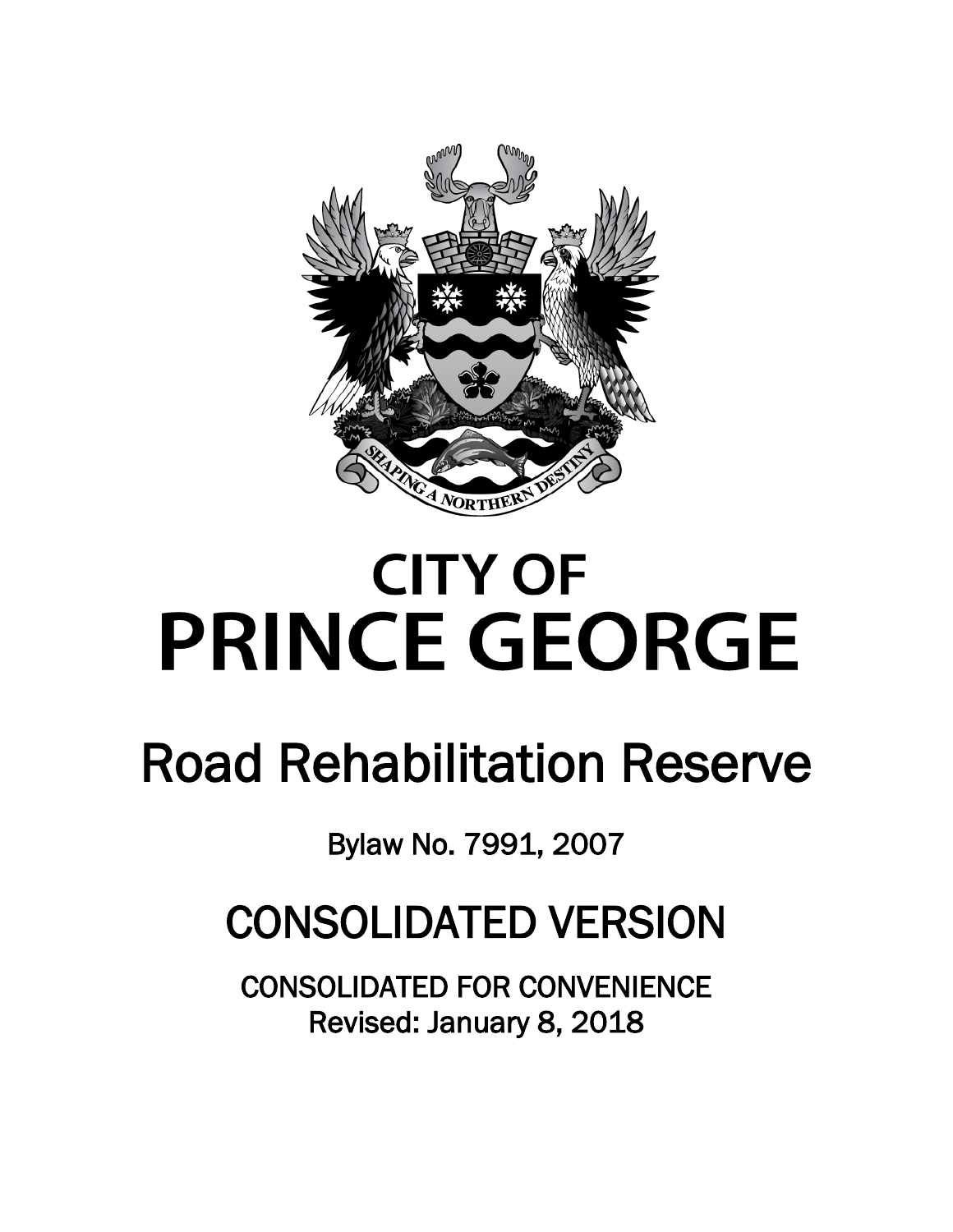#### CONSOLIDATED VERSION ROAD REHABILITATION RESERVE BYLAW NO. 7991, 2007

This is a consolidation of the bylaws listed below and includes amendments up to the date noted on the cover page. This documents is for convenience only and is not the legal or official version. Certified copies of the original bylaws should be consulted for all interpretations and applications of the subject Bylaw. Copies can be obtained through the Legislative Services Division at City Hall.

| <b>AMENDING BYLAW</b> | <b>EFFECTIVE DATE</b> | <b>AMENDMENTS</b>  |
|-----------------------|-----------------------|--------------------|
| 8924, 2017            | January 8, 2018       | Replaced section 1 |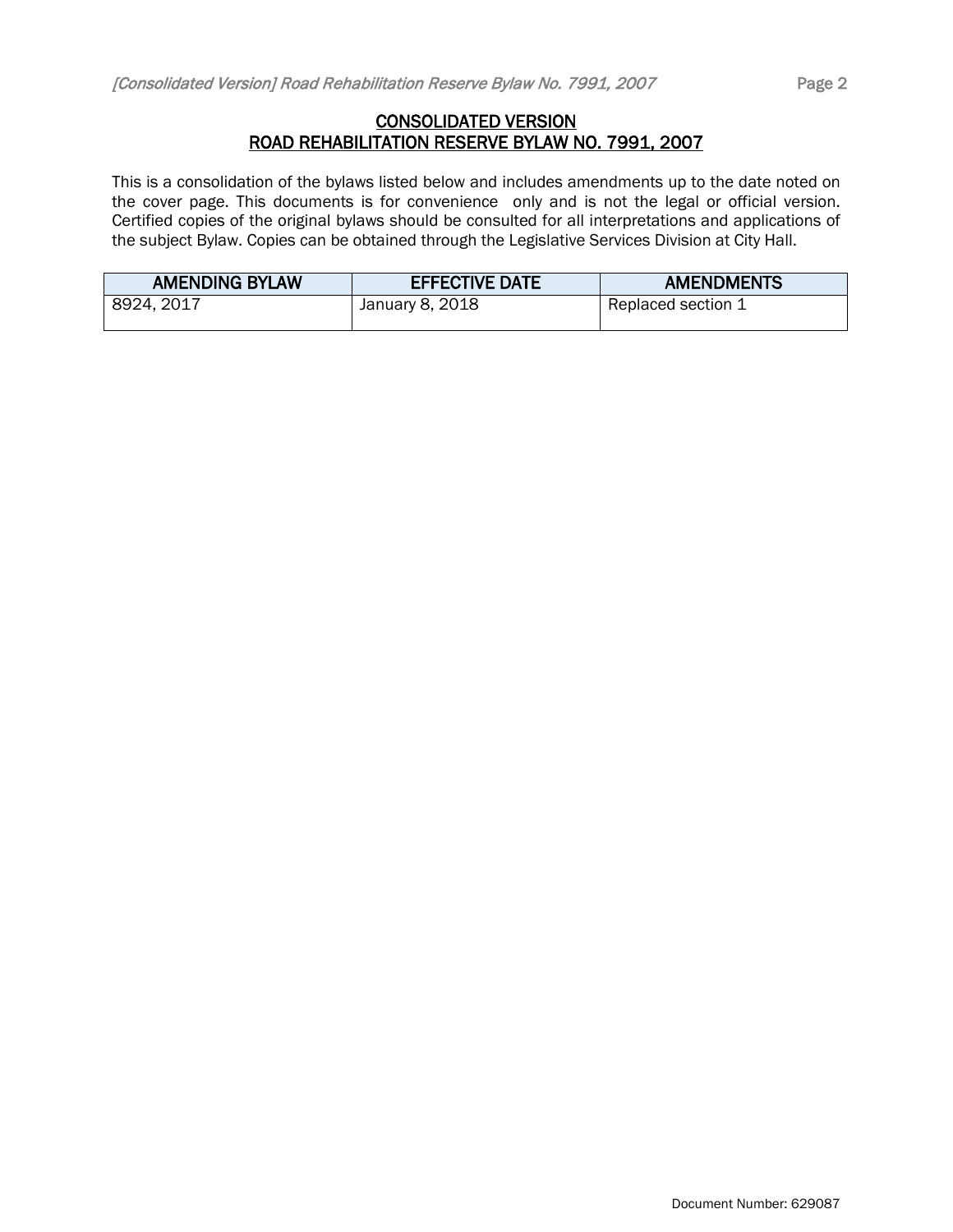#### CITY OF PRINCE GEORGE BYLAW NO. 7991, 2007

#### A Bylaw to establish the "Road Rehabilitation Reserve"

WHEREAS According to Part 6, Division 4, Section 188 of the Community Charter, Council may, by bylaw, establish a reserve fund for a specified purpose and direct that money to be placed to the credit of the reserve fund;

AND WHEREAS Council wishes to establish a reserve fund for the purpose of providing for road rehabilitation costs;

AND WHEREAS road rehabilitation is a purpose that is within the powers of the municipality pursuant to the *Community Charter*;

NOW THEREFORE the Council of the City of Prince George in open meeting assembled, ENACTS AS FOLLOWS:

#### Amending **Bylaws**

- BL8924 1. For the purposes of this bylaw, "Road Rehabilitation", means the costs incurred to perform the restoration of highways, streets, roads, lanes, bridges, viaducts and any other way open to public use, other than a private right of way on personal property, and includes without limitation associated restoration costs in the overlay, reclamation or reconstruction processes.
	- 2. There is hereby established a special reserve fund, entitled the "Road Rehabilitation Reserve", for the purpose of providing funds to pay for road rehabilitation costs.
	- 3. Funds deposited in the reserve and interest earned thereon may be used only for the purpose of paying for road rehabilitation costs.
	- 4. This bylaw may be cited as "Road Rehabilitation Reserve Bylaw No. 7991, 2007."

| READ A FIRST TIME THIS  | 13 <sup>th</sup> | DAY OF | <b>AUGUST</b> | . 2007. |
|-------------------------|------------------|--------|---------------|---------|
| READ A SECOND TIME THIS | 13 <sup>th</sup> | DAY OF | <b>AUGUST</b> | . 2007. |
| READ A THIRD TIME THIS  | 13 <sup>th</sup> | DAY OF | <b>AUGUST</b> | . 2007. |